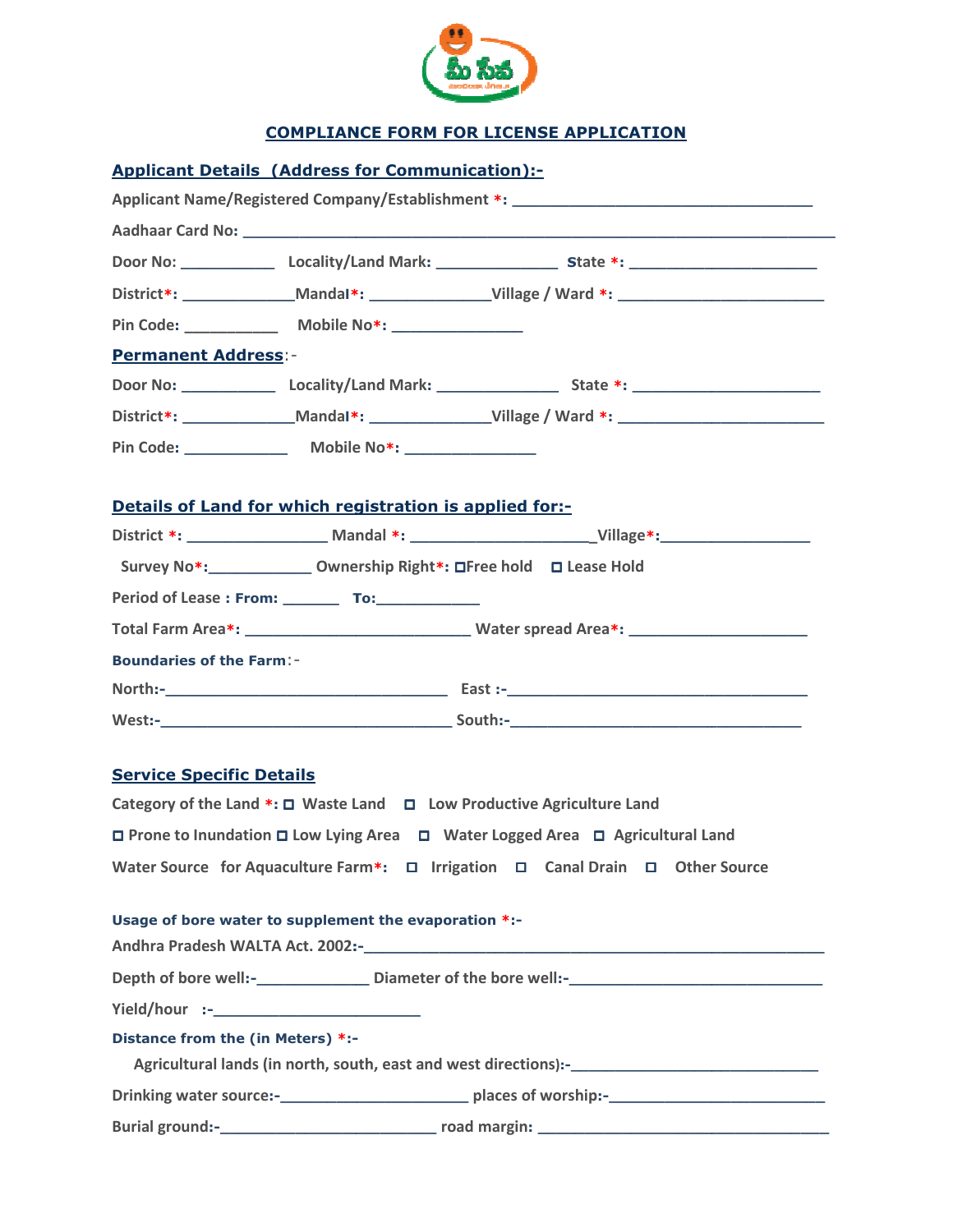

| <b>Culture aspects*:-</b>                                                                                                                                                                                                      |
|--------------------------------------------------------------------------------------------------------------------------------------------------------------------------------------------------------------------------------|
|                                                                                                                                                                                                                                |
|                                                                                                                                                                                                                                |
|                                                                                                                                                                                                                                |
| Whether seepage channel is provided*:- $\Box$ Yes $\Box$ No                                                                                                                                                                    |
|                                                                                                                                                                                                                                |
| Other details, if any: example and a series of the series of the series of the series of the series of the series of the series of the series of the series of the series of the series of the series of the series of the ser |
|                                                                                                                                                                                                                                |
| <b>Informant Details</b>                                                                                                                                                                                                       |
|                                                                                                                                                                                                                                |
|                                                                                                                                                                                                                                |
| Declare for the status of Compliance to the requirements in my farm is as follows-                                                                                                                                             |
| 1. Fertile agricultural land is not being used $\cdot$ - $\Box$ Compiled $\Box$ Not Compiled                                                                                                                                   |
| 2. The land being used as farm does not have- mangroves, wetlands, forest lands, casuarina                                                                                                                                     |
| plantations, salt pan lands, grazing grounds for cattle, lands meant for public purposes, ecologically                                                                                                                         |
| sensitive areas like national parks, sanctuaries, marine parks, etc.:-                                                                                                                                                         |
| □ Compiled □ Not Compiled                                                                                                                                                                                                      |
| 3. The farm does not obstruct natural drainage canals/ flood drains, creeks, etc.:-                                                                                                                                            |
| □ Compiled<br>□ Not Compiled                                                                                                                                                                                                   |
| 4. There is more than 10 metres distance from the farm to the-                                                                                                                                                                 |
| - - Nearest village(s)/ hamlet(s)                                                                                                                                                                                              |
| - - Nearest drinking water source                                                                                                                                                                                              |
| - - Burial ground                                                                                                                                                                                                              |
| - - Places of worship<br>□ Compiled<br>□ Not Compiled                                                                                                                                                                          |
| 5. There is more than 3 metres distance from the farm to the-                                                                                                                                                                  |
| - - Neighboring agricultural lands                                                                                                                                                                                             |
| - - Road margins<br>□ Compiled □ Not Compiled                                                                                                                                                                                  |
| 6. Banned antibiotics and pharmacological substances are not being used:-                                                                                                                                                      |
| □ Compiled □ Not Compiled                                                                                                                                                                                                      |
| 7. Record of inputs being used (seed, feed, medicines, etc.) is maintained:-                                                                                                                                                   |
| □ Compiled □ Not Compiled                                                                                                                                                                                                      |
| 8. Permitted species of approved stocking densities are being cultured:-                                                                                                                                                       |
| $\Box$ Not Compiled<br>$\Box$ Compiled                                                                                                                                                                                         |
| 9. Bore water is not being used except to supplement the losses from evaporation, seepage, etc.                                                                                                                                |
| □ Compiled □ Not Compiled                                                                                                                                                                                                      |